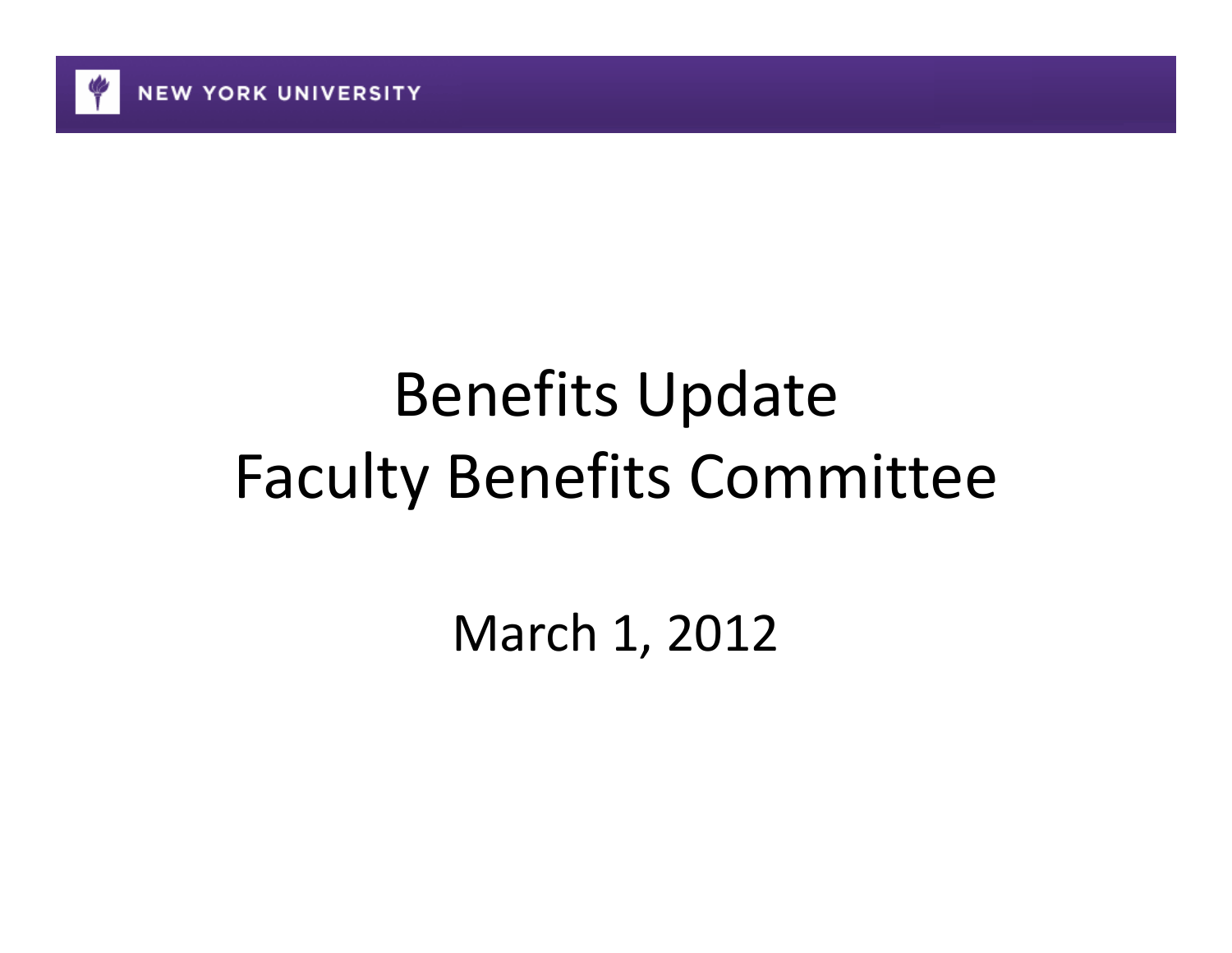

**NEW YORK UNIVERSITY** 

## Long Term Care Insurance

- $\bullet$  John Hancock no longer accepting new enrollments – effective 12/31/2011
- $\bullet$  For most long‐term care carriers, the returns available in the fixed‐income security market (where most long‐term care assets are invested) today are below what the insurers had expected to earn, which puts pressure on current prices and has caused vendors to stop offering long term care insurance.
- $\bullet$  Participants in the John Hancock Long Term Care Plan prior to 12/31/2011 are not impacted.
- $\bullet$  The Prudential Insurance Company of America has been identified as <sup>a</sup> replacement vendor.
- $\bullet$  Open enrollment for Prudential Long Term Care Program proposed for February 2013.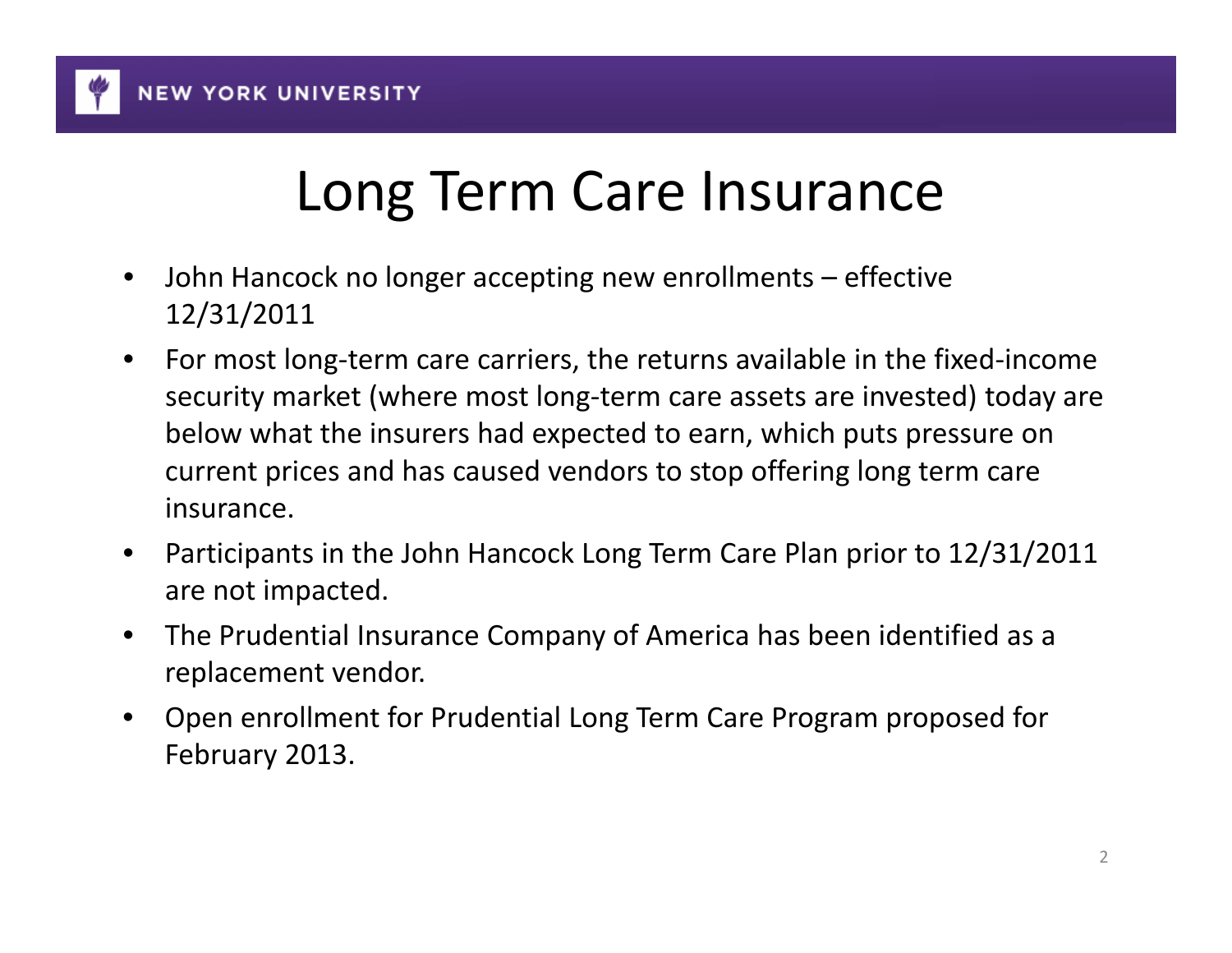

#### Health Screenings Administered to Active Employees

#### $\bullet$ **Cholesterol & Glucose Screening**

| - February 2011   | 259 Employees | 350 max.                                                                                      |
|-------------------|---------------|-----------------------------------------------------------------------------------------------|
| - September 2011  | 292 Employees | 360 max.                                                                                      |
| - February 2012   | 255 Employees | 345 max.                                                                                      |
|                   |               |                                                                                               |
| - September 2011  | 108 Employees | 120 max.                                                                                      |
| <b>Derma Scan</b> |               |                                                                                               |
| - April 2011      | 122 Employees | 170 max.                                                                                      |
|                   |               |                                                                                               |
| $-$ May 2011      | 147 Employees | 200 max.                                                                                      |
|                   |               | <b>Prostate Specific Antigen (PSA)</b><br><b>Bone Health and Integrity Analysis Screening</b> |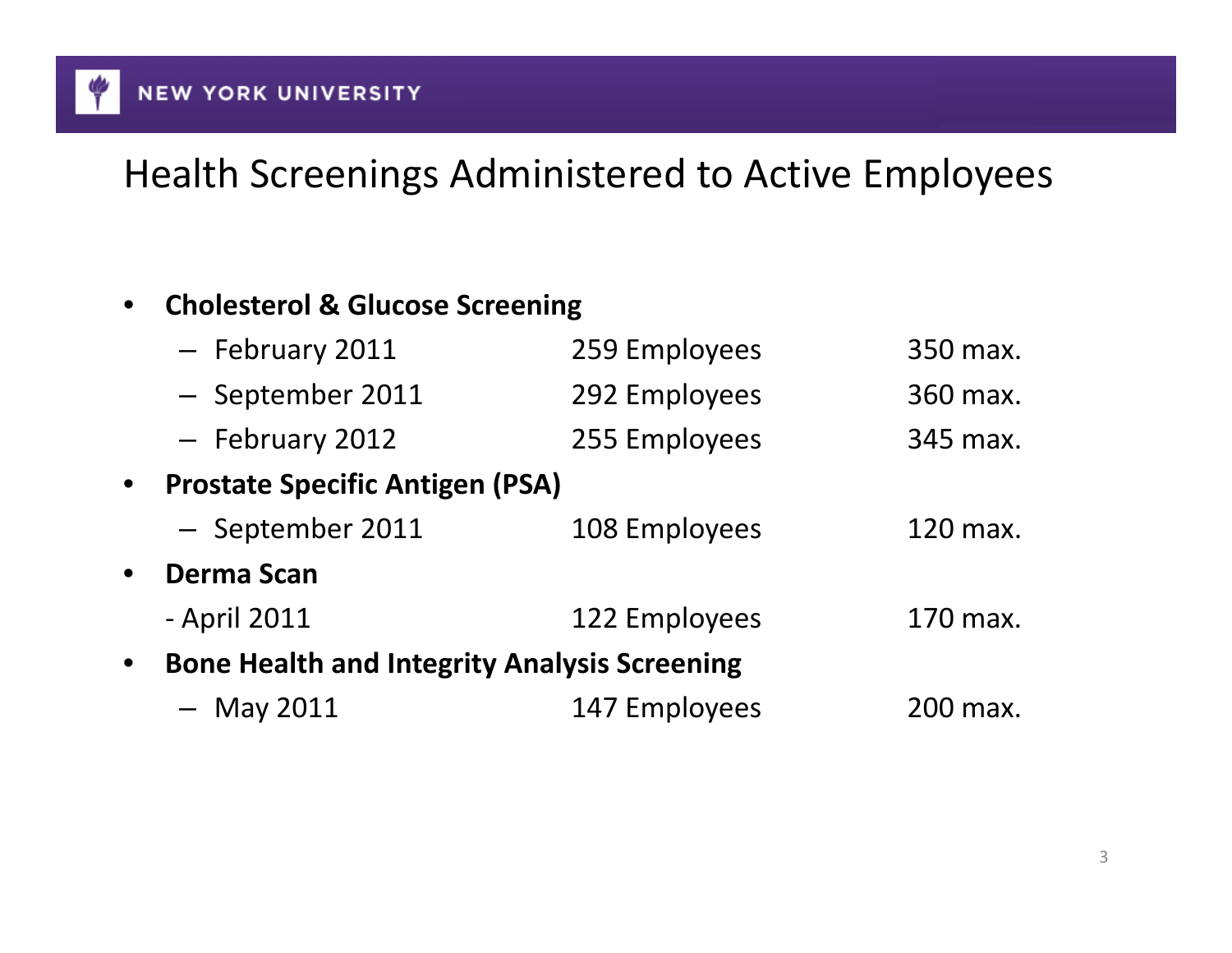#### Flexible Spending Account Balances

| <b>HC FSA</b>                                  |             |      |  |  |
|------------------------------------------------|-------------|------|--|--|
| <b>Faculty with no Balances</b>                | 762         | 81%  |  |  |
| <b>Faculty with Balances</b>                   | 179         | 19%  |  |  |
| <b>Total Faculty</b>                           | 941         | 100% |  |  |
| Average Balance Forfeited                      | \$897.01    |      |  |  |
| \$160,565.47<br><b>Total Balance Forfeited</b> |             |      |  |  |
|                                                |             |      |  |  |
|                                                | DC FSA      |      |  |  |
| <b>Faculty with no Balances</b>                | 154         | 79%  |  |  |
| <b>Faculty with Balances</b>                   | 42          | 21%  |  |  |
| <b>Total Faculty</b>                           | 196         | 100% |  |  |
| Average Balance Forfeited                      | \$1,473.42  |      |  |  |
| <b>Total Balance Forfeited</b>                 | \$61,883.49 |      |  |  |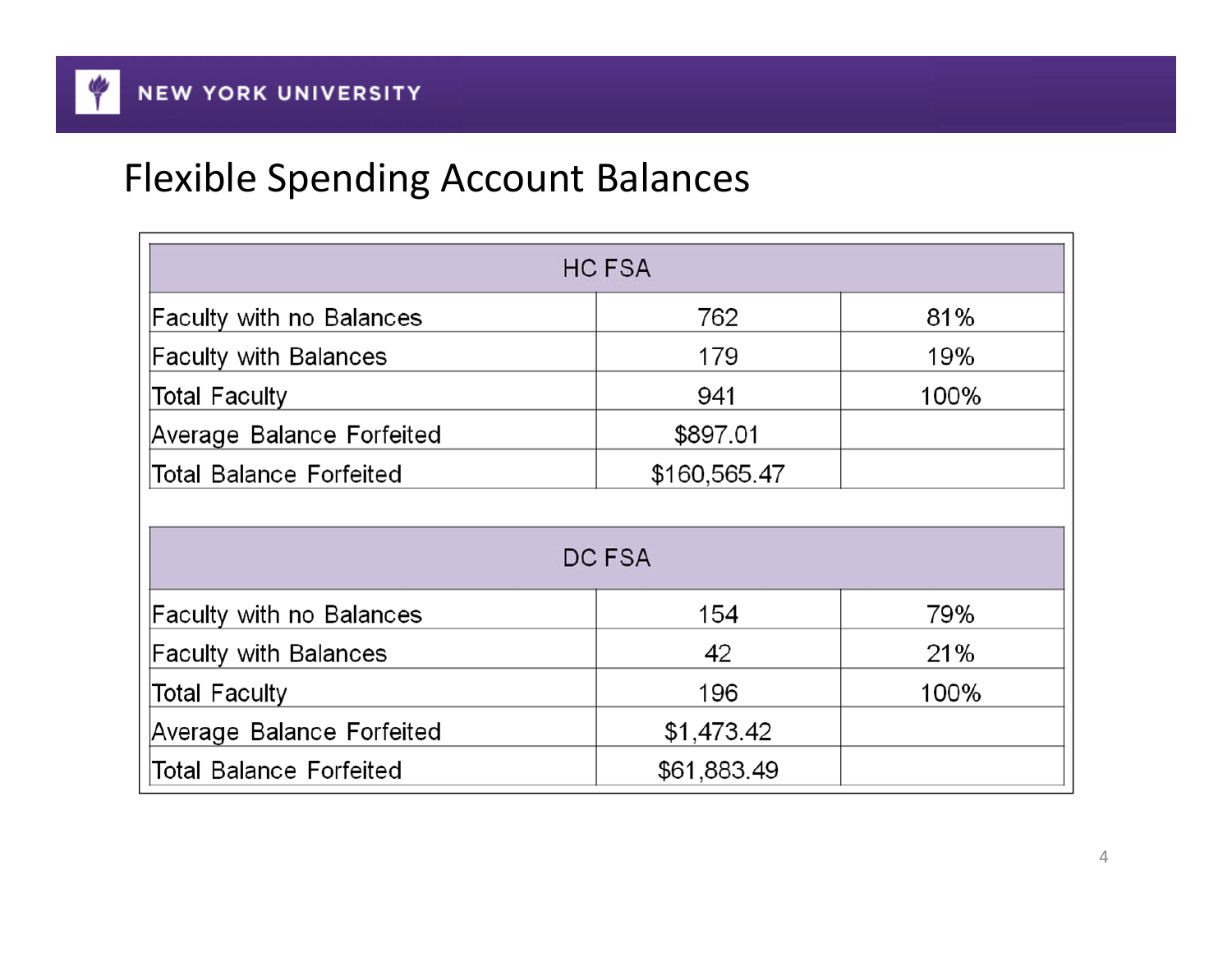#### Top Outpatient Provider Utilization Full Time Faculty – 2011

| <b>Top 5 Most Highly Utilized Outpatient Professional Providers</b> |                |                   |                                      |
|---------------------------------------------------------------------|----------------|-------------------|--------------------------------------|
|                                                                     | % of Total     |                   | <b>Network Utilization - Service</b> |
| <b>Physician Type</b>                                               | <b>Service</b> | <b>In-Network</b> | <b>Out-of-Network</b>                |
| Internal Medicine (NEC)                                             | 18.9%          | 88.8%             | 11.2%                                |
| Pediatrician (NEC)                                                  | 7.1%           | 96.4%             | 3.6%                                 |
| <b>Obstetrics &amp; Gynecology</b>                                  | 6.6%           | 92.0%             | 8.0%                                 |
| <b>Psychiatry</b>                                                   | 6.0%           | 34.0%             | 66.0%                                |
| <b>Orthopedic Surgery</b>                                           | 5.9%           | 85.8%             | 14.2%                                |
| All outpatient                                                      |                | 79.6%             | 20.4%                                |
|                                                                     |                |                   |                                      |
| <b>Top 5 Outpatient Professional Out-of Network Providers</b>       |                |                   |                                      |
|                                                                     |                |                   |                                      |
|                                                                     | % of Total     |                   | <b>Network Utilization - Service</b> |
| <b>Physician Type</b>                                               | <b>Service</b> | In-Network        | <b>Out-of-Network</b>                |
| <b>Psychiatry</b>                                                   | 6.0%           | 34.0%             | 66.0%                                |
| Chiropractor/DCM                                                    | 1.9%           | 42.6%             | 57.4%                                |
| <b>Emergency Medicine</b>                                           | 0.8%           | 74.2%             | 25.8%                                |
| Podiatry                                                            | 1.7%           | 77.1%             | 22.9%                                |
| Hematology                                                          | 1.6%           | 80.4%             | 19.6%                                |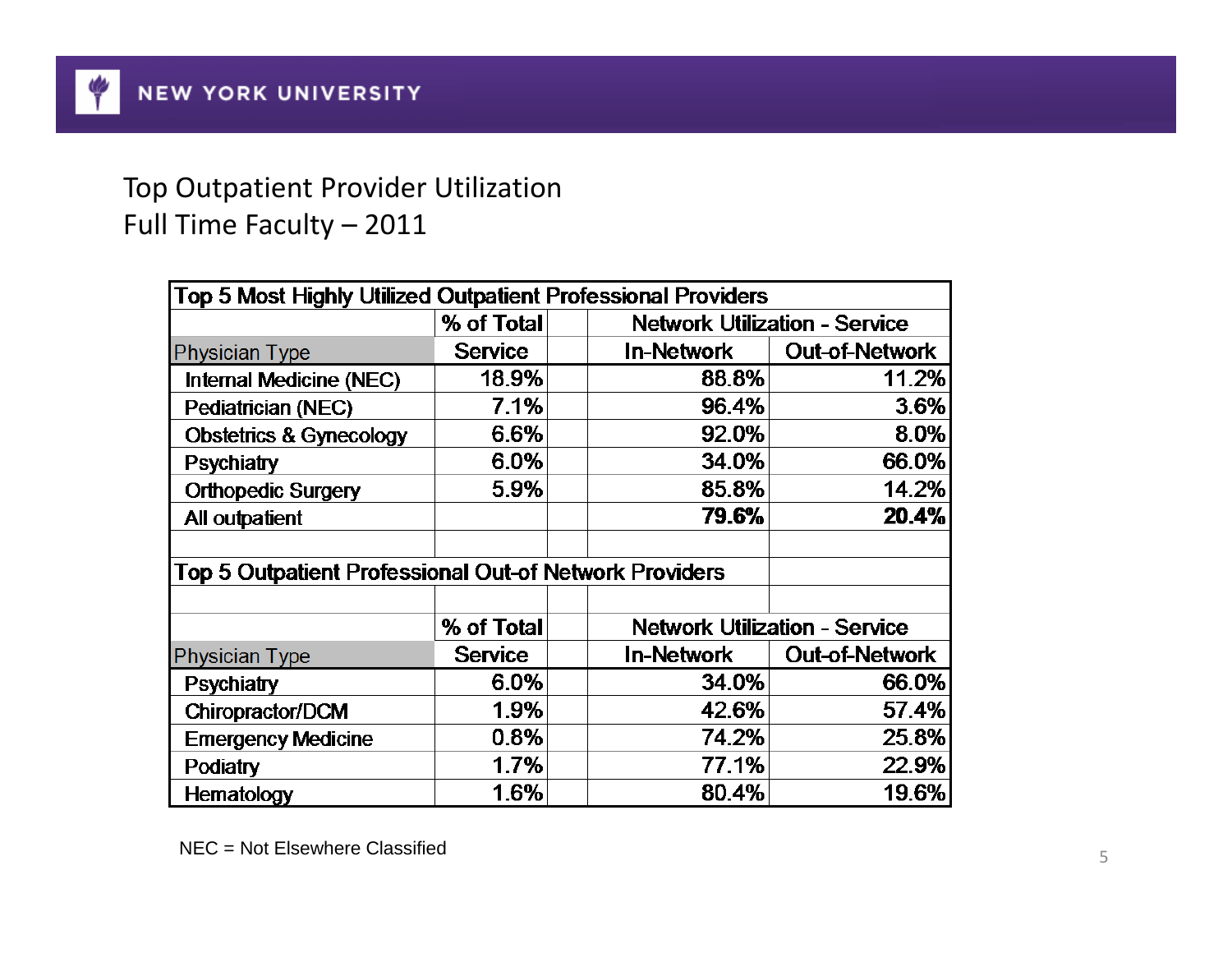#### Network Utilization Report

| 2011 Outpatient Professional Network Utilization for Full Time Faculty |                |                   |                                      |  |
|------------------------------------------------------------------------|----------------|-------------------|--------------------------------------|--|
|                                                                        |                |                   |                                      |  |
| <b>UHC POS Value</b>                                                   | % of Total     |                   | <b>Network Utilization - Service</b> |  |
| Physician Type                                                         | <b>Service</b> | <b>In-Network</b> | <b>Out-of-Network</b>                |  |
| <b>Allergy &amp; Immunology</b>                                        | 0.7%           | 100.0%            | 0.0%                                 |  |
| Anesthesiology                                                         | 0.0%           | 100.0%            | 0.0%                                 |  |
| Cardiovascular Dis/Cardiology                                          | 1.7%           | 97.5%             | 25%                                  |  |
| <b>Cardiovascular Surgery</b>                                          | 0.0%           | 100.0%            | 0.0%                                 |  |
| Chiropractor/DCM                                                       | 6.5%           | 6.3%              | 93.7%                                |  |
| <b>Colon &amp; Rectal Surgery</b>                                      | 0.2%           | 80.0%             | 20.0%                                |  |
| Dermatology                                                            | 4.1%           | 99.0%             | 1.0%                                 |  |
| <b>Emergency Medicine</b>                                              | 1.0%           | 92.3%             | 7.7%                                 |  |
| <b>Endocrinology &amp; Metabolism</b>                                  | 0.5%           | 95.7%             | 4.3%                                 |  |
| <b>Family Practice</b>                                                 | 3.0%           | 96.5%             | 3.5%                                 |  |
| Gastroenterology                                                       | 1.5%           | 94.2%             | 5.8%                                 |  |
| Internal Medicine (NEC)                                                | 18.1%          | 97.0%             | 3.0%                                 |  |
| Medical Doctor - MD (NEC)                                              | 1.4%           | 99.2%             | 0.8%                                 |  |
| <b>Neurological Surgery</b>                                            | 0.2%           | 100.0%            | 0.0%                                 |  |
| <b>Neurology</b>                                                       | 1.2%           | 96.4%             | 3.6%                                 |  |
| <b>Obstetrics &amp; Gynecology</b>                                     | 6.4%           | 96.7%             | 3.3%                                 |  |
| <b>Oncology</b>                                                        | 0.1%           | 100.0%            | 0.0%                                 |  |
| Ophthalmology                                                          | 1.8%           | 96.5%             | 3.5%                                 |  |
| <b>Orthopedic Surgery</b>                                              | 3.9%           | 97.6%             | 24%                                  |  |
| Otolaryngology                                                         | 1.1%           | 96.3%             | 3.7%                                 |  |
| Pediatrician (NEC)                                                     | 16.3%          | 98.9%             | 1.1%                                 |  |
| Physical Medicine & Rehab                                              | 2.3%           | 100.0%            | 0.0%                                 |  |
| Psychiatry                                                             | 4.1%           | 59.8%             | 40.2%                                |  |
| <b>Pulmonary Disease</b>                                               | 0.5%           | 100.0%            | 0.0%                                 |  |
| Rheumatology                                                           | 0.5%           | 100.0%            | 0.0%                                 |  |
| Surgeon (NEC)                                                          | 0.7%           | 94.0%             | 6.0%                                 |  |
| <b>Urology</b>                                                         | 1.0%           | 100.0%            | 0.0%                                 |  |

NEC = Not Elsewhere Classifiedd 6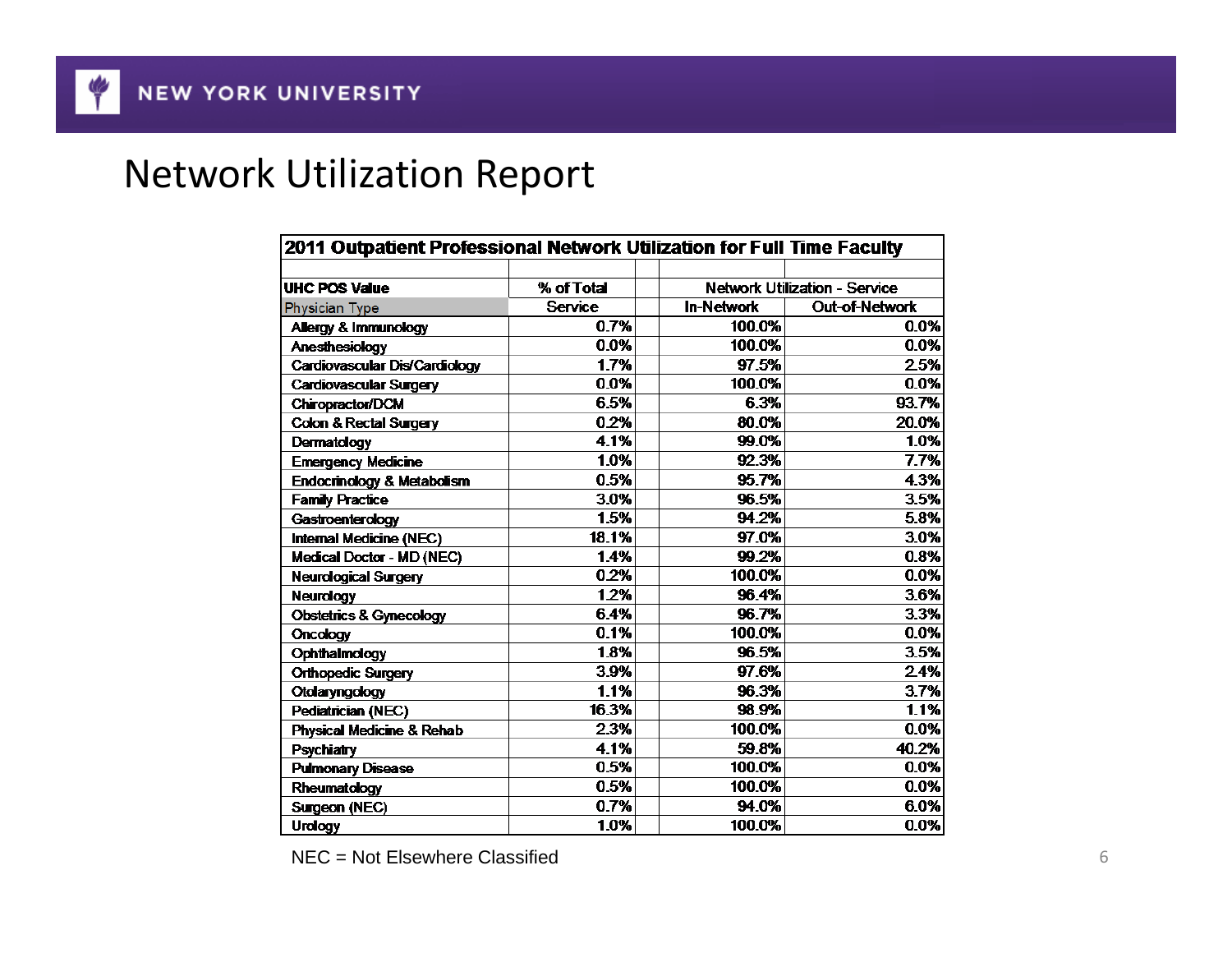#### Network Utilization Report

| 2011 Outpatient Professional Network Utilization for Full Time Faculty |                |                   |                                      |
|------------------------------------------------------------------------|----------------|-------------------|--------------------------------------|
|                                                                        |                |                   |                                      |
| <b>UHC POS Advantage</b>                                               | % of Total     |                   | <b>Network Utilization - Service</b> |
| Physician Type                                                         | <b>Service</b> | <b>In-Network</b> | <b>Out-of-Network</b>                |
| <b>Allergy &amp; Immunology</b>                                        | 0.9%           | 98.9%             | 1.1%                                 |
| Anesthesiology                                                         | 0.1%           | 91.8%             | 8.2%                                 |
| Cardiovascular Dis/Cardiology                                          | 2.0%           | 90.1%             | 9.9%                                 |
| Chiropractor/DCM                                                       | 1.9%           | 42.6%             | 57.4%                                |
| <b>Colon &amp; Rectal Surgery</b>                                      | 0.1%           | 100.0%            | 0.0%                                 |
| Dermatology                                                            | 4.2%           | 90.9%             | 9.1%                                 |
| <b>Emergency Medicine</b>                                              | 0.8%           | 74.2%             | 25.8%                                |
| <b>Endocrinology &amp; Metabolism</b>                                  | 1.6%           | 90.6%             | 9.4%                                 |
| <b>Family Practice</b>                                                 | 2.3%           | 91.3%             | 8.7%                                 |
| <b>Gastroenterology</b>                                                | 1.6%           | 97.6%             | 24%                                  |
| Hematology                                                             | 1.6%           | 80.4%             | 19.6%                                |
| Internal Medicine (NEC)                                                | 18.9%          | 88.8%             | 11.2%                                |
| Medical Doctor - MD (NEC)                                              | 1.8%           | 82.4%             | 17.6%                                |
| <b>Neurological Surgery</b>                                            | 0.1%           | 93.6%             | 6.4%                                 |
| <b>Neurology</b>                                                       | 1.4%           | 90.7%             | 9.3%                                 |
| <b>Obstetrics &amp; Gynecology</b>                                     | 6.6%           | 92.0%             | 8.0%                                 |
| <b>Oncology</b>                                                        | 1.0%           | 88.4%             | 11.6%                                |
| Ophthalmology                                                          | 1.9%           | 96.3%             | 3.7%                                 |
| <b>Orthopedic Surgery</b>                                              | 5.9%           | 85.8%             | 14.2%                                |
| Otolaryngology                                                         | 1.5%           | 90.5%             | 9.5%                                 |
| Pediatrician (NEC)                                                     | 7.1%           | 96.4%             | 3.6%                                 |
| Physical Medicine & Rehab                                              | 3.5%           | 89.7%             | 10.3%                                |
| Podiatry                                                               | 1.7%           | 77.1%             | 22.9%                                |
| Psychiatry                                                             | 6.0%           | 34.0%             | 66.0%                                |
| <b>Pulmonary Disease</b>                                               | 0.3%           | 92.0%             | 8.0%                                 |
| Rheumatology                                                           | 0.9%           | 98.5%             | 1.5%                                 |
| Surgeon (NEC)                                                          | 0.8%           | 87.8%             | 12.2%                                |
| <b>Urology</b>                                                         | 2.4%           | 96.0%             | 4.0%                                 |

NEC = Not Elsewhere Classifiedd 7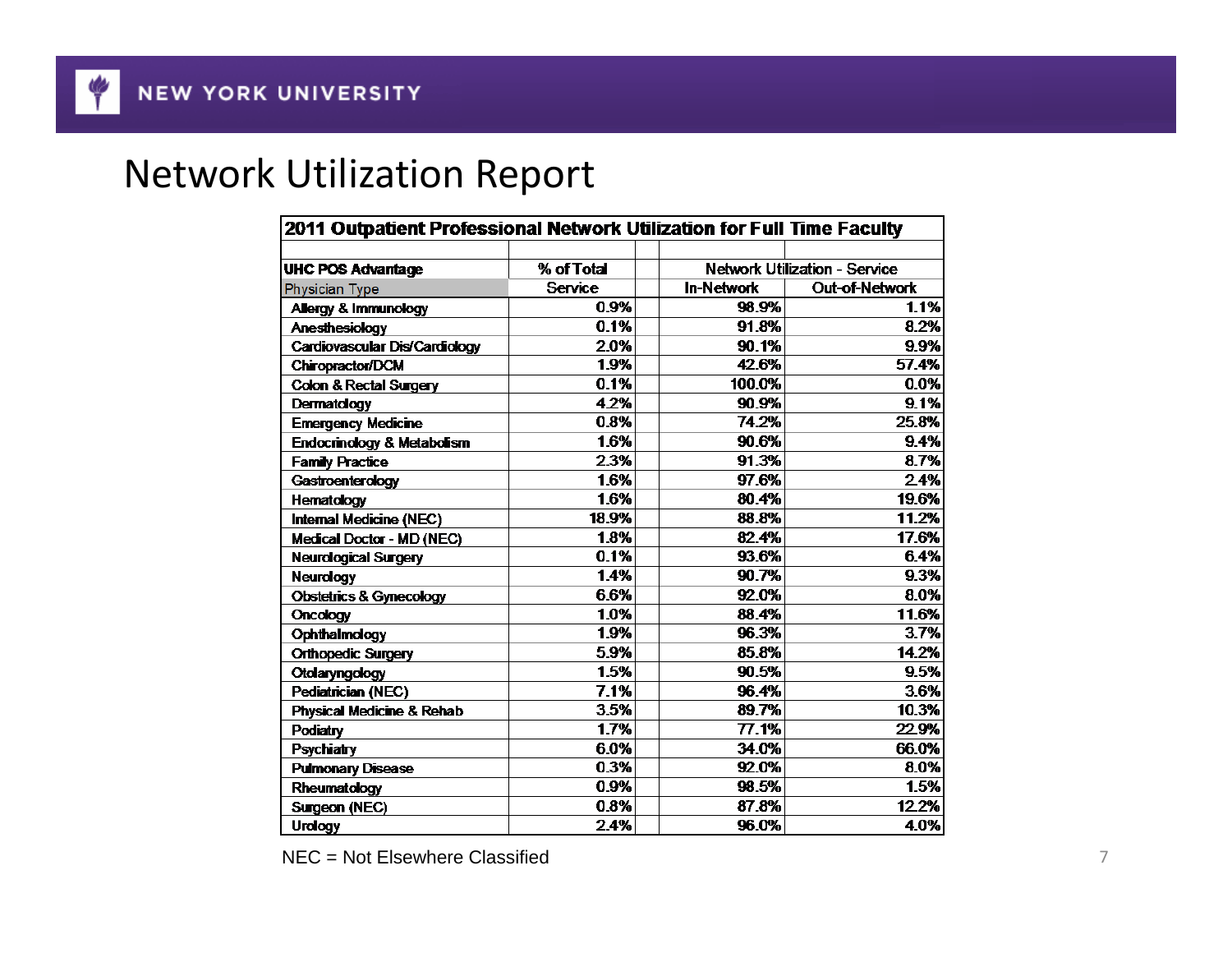

### Annual Enrollment Survey

| Please rank on a scale of<br>1 (very negative) to 5 (very positive) your<br>online Annual Open Enrollment experience | Total<br>Responses |       |       |        |        |        |
|----------------------------------------------------------------------------------------------------------------------|--------------------|-------|-------|--------|--------|--------|
| subtotal                                                                                                             | 1602               | 44    | 95    | 268    | 520    | 675    |
| percentage                                                                                                           | 100.00%            | 2.75% | 5.93% | 16.73% | 32.46% | 42.13% |

| Approximately how long did it take you to<br>complete your enrollment? | Total<br>Responses | Less than 10<br>minutes | Approximately 15<br>minutes | More than 20<br>minutes |
|------------------------------------------------------------------------|--------------------|-------------------------|-----------------------------|-------------------------|
| subtotal                                                               | 3594               | 2141                    | 1007                        | 446                     |
| percentage                                                             | 100.00%            | 59.57%                  | 28.02%                      | 12.41%                  |

| Which part of the enrollment process did you<br>find most improved? | Total<br>Responses | a dependent | Account election | Adding/Deleting Flexible Spending Supplemental Life This was my first<br>election | online enrollment |
|---------------------------------------------------------------------|--------------------|-------------|------------------|-----------------------------------------------------------------------------------|-------------------|
| subtotal                                                            | 2737               | 444         | 1173             | 318                                                                               | 802               |
| percentage                                                          | 100.00%            | 16.22%      | 42.86%           | 11.62%                                                                            | 29.30%            |

| Do you feel that the enrollment materials<br>provided to you prepared you for Annual Open<br>Enrollment? | Total<br>Responses | Yes    | No     |
|----------------------------------------------------------------------------------------------------------|--------------------|--------|--------|
| subtotal                                                                                                 | 3414               | 2909   | 505    |
| percentage                                                                                               | 100.00%            | 85.21% | 14.79% |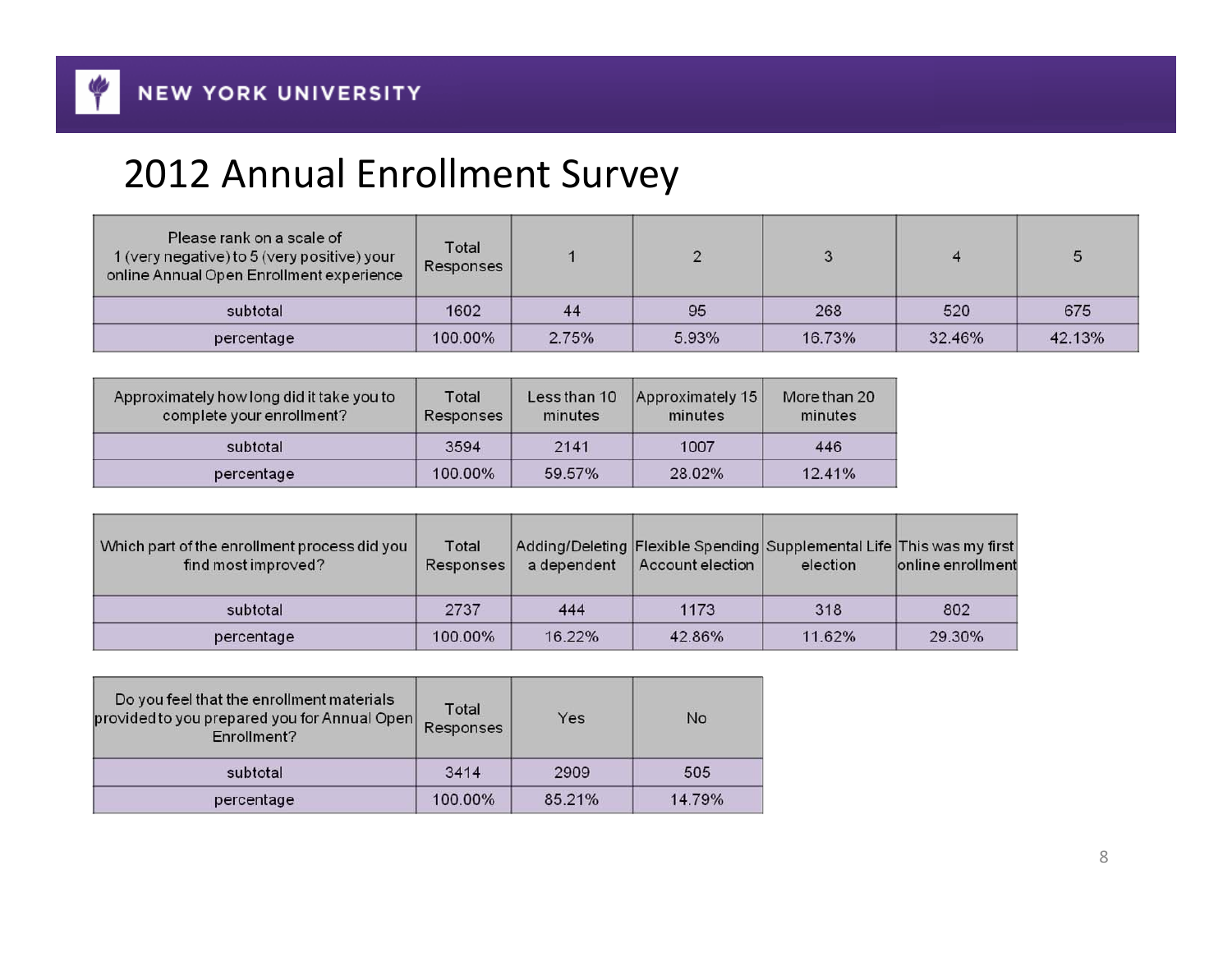#### 2012 Annual Enrollment Statistics

| <b>2012 Annual Enrollment Statistics</b> |                                   |                                  |  |  |
|------------------------------------------|-----------------------------------|----------------------------------|--|--|
| <b>Date</b>                              | # of<br><b>Employees Enrolled</b> | % of<br><b>Total Enrollments</b> |  |  |
| 10/25/2011                               | 167                               | 3.95%                            |  |  |
| 10/26/2011                               | 174                               | 4.12%                            |  |  |
| 10/27/2011                               | 107                               | 2.53%                            |  |  |
| 10/28/2011                               | 238                               | 5.63%                            |  |  |
| 10/29/2011                               | 60                                | 1.42%                            |  |  |
| 10/30/2011                               | 62                                | 1.47%                            |  |  |
| 10/31/2011                               | 296                               | 7.00%                            |  |  |
| 11/1/2011                                | 332                               | 7.85%                            |  |  |
| 11/2/2011                                | 228                               | 5.39%                            |  |  |
| 11/3/2011                                | 353                               | 8.35%                            |  |  |
| 11/4/2011                                | 387                               | 9.16%                            |  |  |
| 11/5/2011                                | 157                               | 3.71%                            |  |  |
| 11/6/2011                                | 334                               | 7.90%                            |  |  |
| 11/7/2011                                | 1332                              | 31.51%                           |  |  |
| <b>Total</b>                             | 4227                              | 100.00%                          |  |  |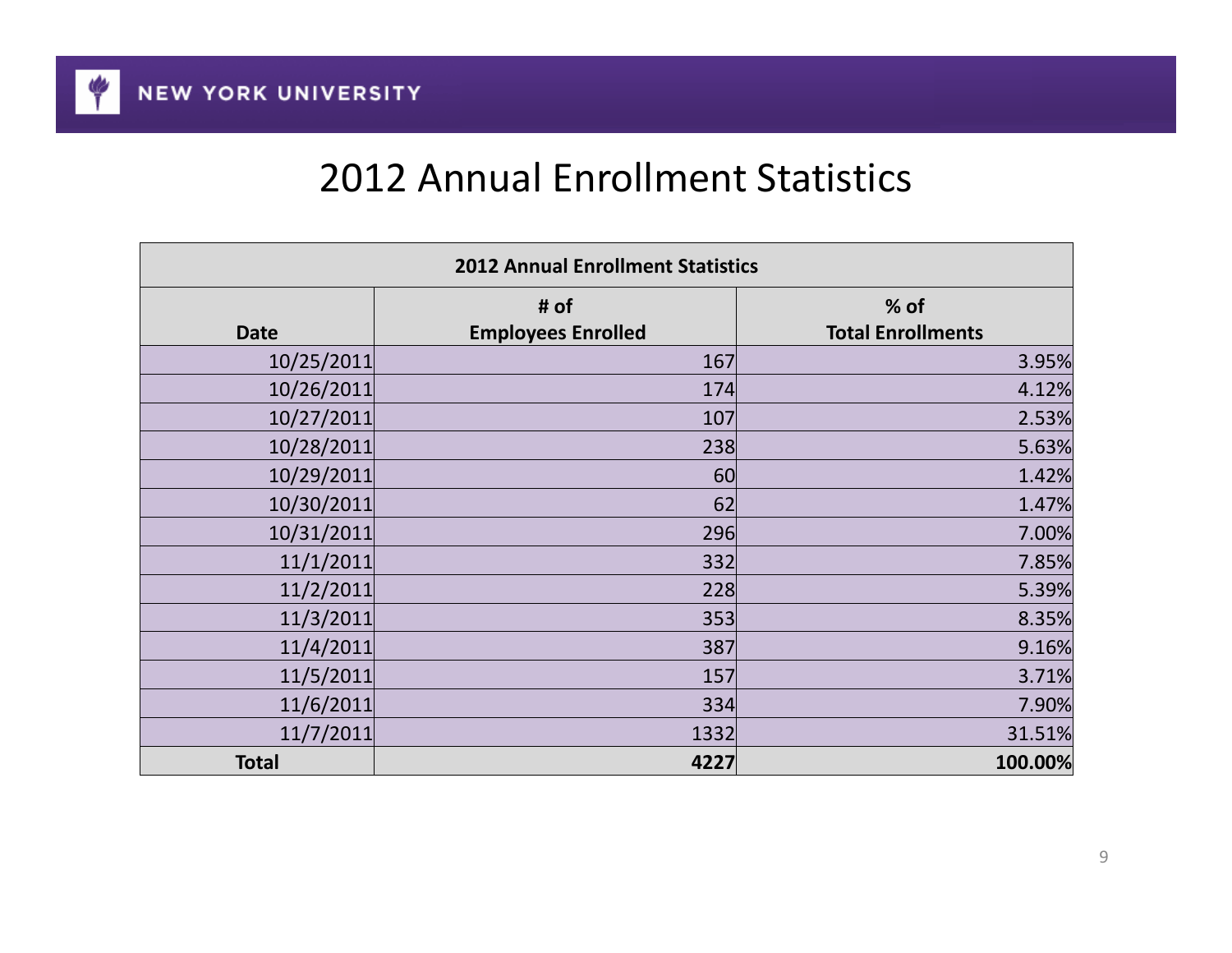#### 2011 Annual Enrollment Statistics

| 2011 Annual Enrollment                                  |  |  |  |  |
|---------------------------------------------------------|--|--|--|--|
| Special 30-day Enrollment - Health Care Reform - Age 26 |  |  |  |  |

| <b>Date</b>  | # of Employees Enrolled | % of Total Enrollments |
|--------------|-------------------------|------------------------|
| 10/11/2010   | 384                     | 7.47%                  |
| 10/12/2010   | 133                     | 2.59%                  |
| 10/13/2010   | 168                     | 3.27%                  |
| 10/14/2010   | 67                      | 1.30%                  |
| 10/15/2010   | 60                      | 1.17%                  |
| 10/16/2010   | 29                      | 0.56%                  |
| 10/17/2010   | 43                      | 0.84%                  |
| 10/18/2010   | 86                      | 1.67%                  |
| 10/19/2010   | 72                      | 1.40%                  |
| 10/20/2010   | 68                      | 1.32%                  |
| 10/21/2010   | 66                      | 1.28%                  |
| 10/22/2010   | 65                      | 1.26%                  |
| 10/23/2010   | 32                      | 0.62%                  |
| 10/24/2010   | 49                      | 0.95%                  |
| 10/25/2010   | 131                     | 2.55%                  |
| 10/26/2010   | 120                     | 2.33%                  |
| 10/27/2010   | 92                      | 1.79%                  |
| 10/28/2010   | 272                     | 5.29%                  |
| 10/29/2010   | 92                      | 1.79%                  |
| 10/30/2010   | 39                      | 0.76%                  |
| 10/31/2010   | 58                      | 1.13%                  |
| 11/1/2010    | 134                     | 2.60%                  |
| 11/2/2010    | 135                     | 2.62%                  |
| 11/3/2010    | 109                     | 2.12%                  |
| 11/4/2010    | 195                     | 3.79%                  |
| 11/5/2010    | 116                     | 2.26%                  |
| 11/6/2010    | 49                      | 0.95%                  |
| 11/7/2010    | 103                     | 2.00%                  |
| 11/8/2010    | 225                     | 4.37%                  |
| 11/9/2010    | 294                     | 5.72%                  |
| 11/10/2010   | 578                     | 11.24%                 |
| 11/11/2010   | 1080                    | 21.00%                 |
| <b>Total</b> | 5144                    | 100.00%                |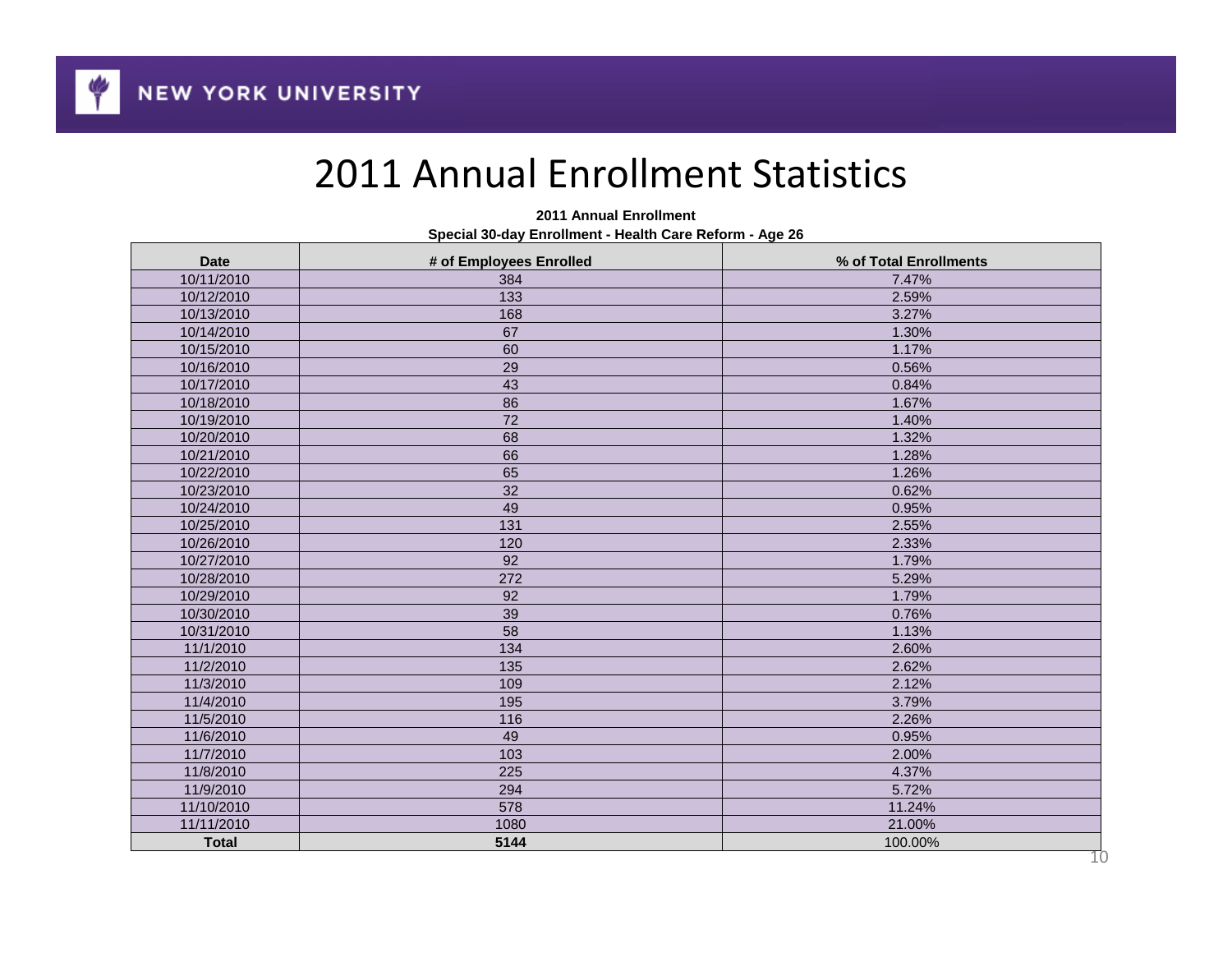

#### Employee Assistance Program for Retirees

Proposed Services Available Through Carebridge, Current EAP Provider for Active Employees:

- Leisure and Travel Opportunities
- Long Term Planning & Finance
- Caregiving Resources
- Resources for Living Independent and/or Living Alone
- Guidance on Entitlements (Medicare, Medicaid, Social Security)
- Financial/Legal Resources
- Social Support
- Retiree Wellness and Health Concerns
- Concierge Services (Transportation, Pet Services)
- Life Transitions
- Guidance on Dementia, Alzheimer's, Depression and Bereavement
- Elder Housing Choices: Assisted Living; Retirement Communities and Nursing Homes